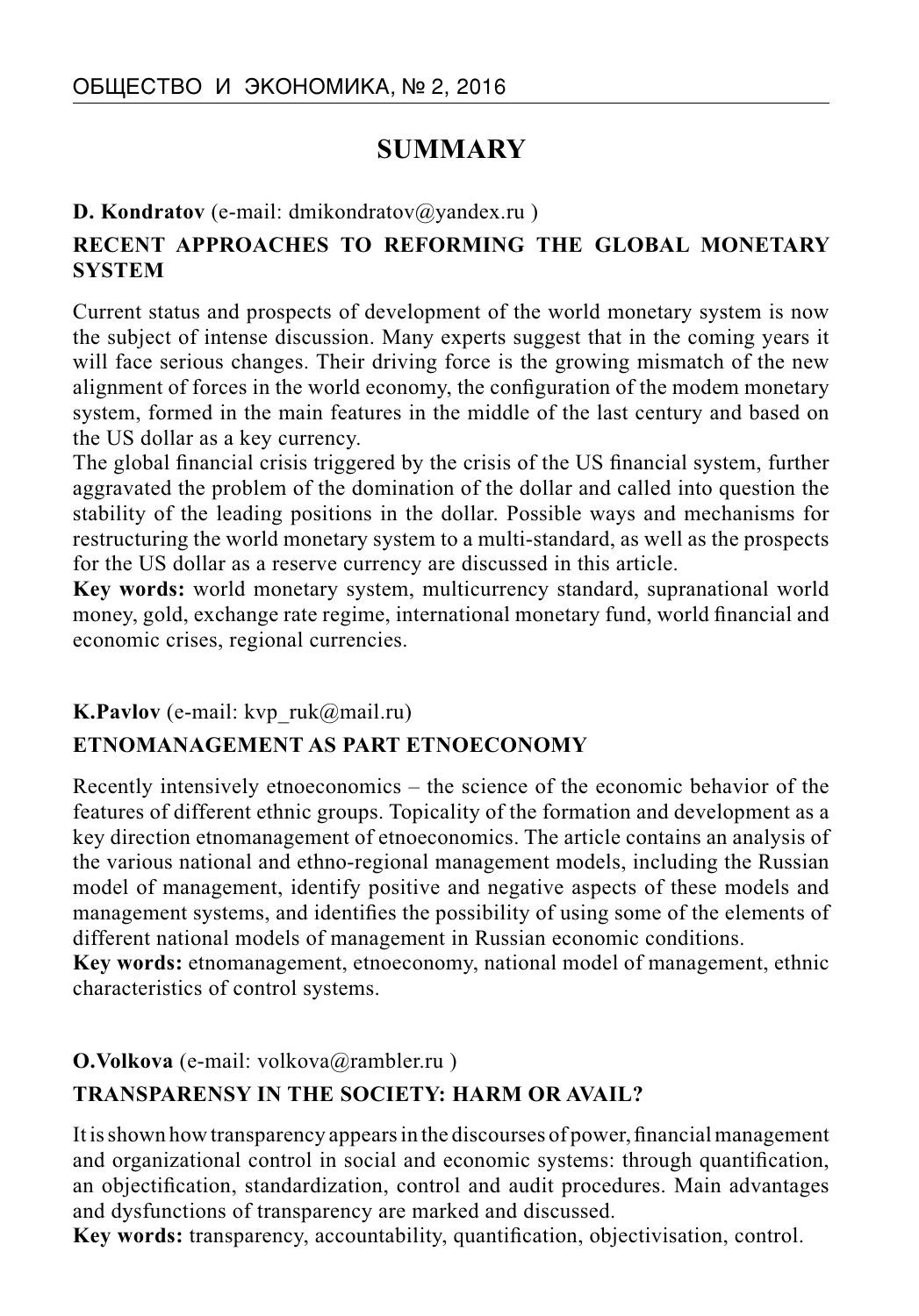**P.Kokhno** (e-mail:pavelkohno@mail.ru) **N.Serov**

## **PROJECTION OF BRANCH STRUCTURE OF THE DEFINING PRODUCTIONS**

In article the hi-tech industry of defense industry complex is analyzed: branch structure of research and developmental works and sources of their financing; industrial and scientific potential on the basis of dynamics of key economic parameters. Growth rates and a share of innovative production in the total amount of an industrial output of defense industry complex and its branches for the three-year period that allows to conclude about increase of their innovative activity are defined. **Key words:** defense industry complex, high technologies, researches and development, innovative development, expected indicators.

# **L.Mindeli** (e-mail: L.Mindeli@issras.ru)

**S. Chernykh** (e-mail: esterbio@rambler.ru)

## **R&D EXPENDITURES: MYTHS AND FACTS**

R&D funding is the most important factor that shapes the status of scientific capacity and finally determines scientific excellence. The author discusses problems connected to R&D funding, as well as basic research funding, under the conditions of resource deficit. The article contains the assessment of the current level of R&D expenditures in comparison to those in foreign countries and the level achieved by the beginning of the 1990s.

**Key words:** resource deficit, budgetary appropriations, gross domestic expenditures on R&D (GERD), funding of basic research, optimization of the budget expenses.

### **I. Kotliarov** (e-mail: ivan.kotliarov@mail.ru)

# **PHENOMENON OF ATYPICAL ENTREPRENURSHIP**

Atypical entrepreneurship encompasses different forms of entrepreneurship where some typical features of entrepreneurship are either absent or reduced. A classification of forms of atypical entrepreneurship is proposed and the mechanism of their functioning is described.

**Key words:** entrepreneurship, atypical entrepreneurship, atypical employment, franchising, quasi-employment, illegal entrepreneurship, non-commercial entrepreneurship.